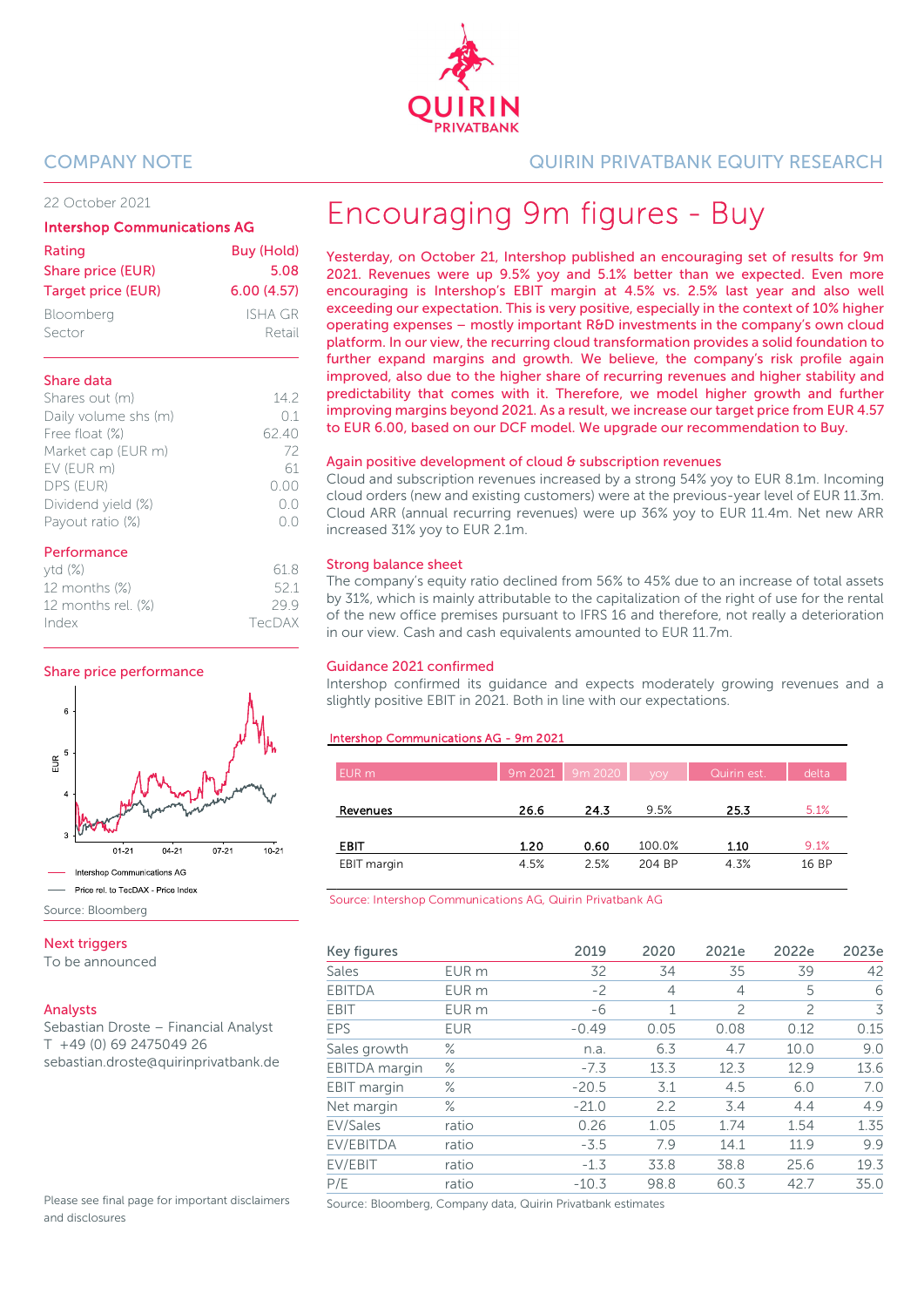# DCF Valuation

We have derived our target price for Intershop from our DCF model. With a WACC of 6.8% (resulting from a risk free rate of 2%, market premium of 5% and a beta of 1.0), a midterm revenue CAGR 2021-2024 of 9.2% fading to a perpetual growth rate of 1.5% and a sustainable long-term EBIT margin of 12.5% our DCF model derives a fair value of EUR 6.00 per share. Hence, we upgrade our recommendation from Hold to Buy.

| DCF Model for Intershop Communications AG |                |                |                |                           |                |                |                |                |                       |                |               |
|-------------------------------------------|----------------|----------------|----------------|---------------------------|----------------|----------------|----------------|----------------|-----------------------|----------------|---------------|
| (EUR m)                                   | 2021e          | 2022e          | 2023e          | 2024e                     | 2025e          | 2026e          | 2027e          | 2028e          | 2029e                 | 2030e          | TV            |
| <b>Sales</b>                              | 35.2           | 38.7           | 42.2           | 45.8                      | 49.0           | 52.0           | 54.7           | 57.0           | 58.9                  | 60.4           |               |
| growth yoy                                | 4.7%           | 10.0%          | 9.0%           | 8.5%                      | 7.0%           | 6.1%           | 5.2%           | 4.3%           | 3.4%                  | 2.5%           |               |
| <b>EBIT</b>                               | 1.6            | 2.3            | 3.0            | 4.1                       | 4.7            | 5.3            | 5.9            | 6.4            | 7.0                   | 7.5            |               |
| EBIT margin                               | 4.5%           | 6.0%           | 7.0%           | 9.0%                      | 9.5%           | 10.1%          | 10.7%          | 11.3%          | 11.9%                 | 12.5%          |               |
| Taxes<br>Tax rate                         | $-0.2$<br>13%  | $-0.5$<br>20%  | $-0.7$<br>25%  | $-1.2$<br>30%             | $-1.4$<br>30%  | $-1.6$<br>30%  | $-1.8$<br>30%  | $-1.9$<br>30%  | $-2.1$<br>30%         | $-2.3$<br>30%  |               |
| Depreciation                              | 2.8            | 2.7            | 2.8            | 2.8                       | 2.9            | 3.3            | 3.7            | 3.9            | 4.1                   | 4.2            |               |
| % of sales                                | 7.8%           | 6.9%           | 6.6%           | 6.0%                      | 5.8%           | 6.4%           | 6.7%           | 6.9%           | 6.9%                  | 7.0%           |               |
| Capex<br>% of sales                       | $-2.8$<br>8.0% | $-3.1$<br>8.0% | $-3.0$<br>7.0% | $-3.2$<br>7.0%            | $-3.4$<br>7.0% | $-3.6$<br>7.0% | $-3.8$<br>7.0% | $-4.0$<br>7.0% | $-4.1$<br>7.0%        | $-4.2$<br>7.0% |               |
| A NWC                                     | 0.0            | $-0.1$         | $-0.1$         | $-0.1$                    | $-0.1$         | $-0.1$         | $-0.1$         | $-0.1$         | $-0.1$                | $-0.1$         |               |
| % of sales                                | 0.1%           | 0.2%           | 0.2%           | 0.2%                      | 0.2%           | 0.2%           | 0.2%           | 0.2%           | 0.2%                  | 0.2%           |               |
| <b>FCF</b><br>growth yoy                  | 1.3<br>n.m.    | 1.4<br>6.3%    | 2.0<br>44.3%   | 2.4<br>19.4%              | 2.6<br>10.7%   | 3.3<br>26.1%   | 3.9<br>17.0%   | 4.3<br>12.7%   | 4.8<br>10.1%          | 5.2<br>8.7%    | 100.2<br>1.5% |
| <b>PV FCF</b>                             | 1.3            | 1.3            | 1.7            | 1.9                       | 2.0            | 2.3            | 2.6            | 2.7            | 2.8                   | 2.8            | 54.7          |
|                                           |                |                |                |                           |                |                |                |                |                       |                |               |
| <b>Enterprise value</b>                   |                | 76             |                | <b>PV Forecast Period</b> |                |                | 21             |                | <b>Risk free rate</b> |                | 2.00%         |
| - Net Debt / Net Cash                     |                | $-9.3$         |                | <b>PV Terminal Value</b>  |                |                | 55             |                | Cost of debt          |                | 3.00%         |
| - Pension Provisions                      |                | 0              |                |                           |                |                |                |                | <b>Market Premium</b> |                | 5.00%         |
| <b>Equity value</b>                       |                | 85             |                |                           |                |                |                |                | <b>Equity ratio</b>   |                | 100%          |
| Number of shares                          |                | 14.2           |                |                           |                |                |                |                | Company beta          |                | 1.0           |
| Value per share $(\epsilon)$              |                | 6.01           |                |                           |                |                |                |                | <b>WACC</b>           |                | 6.80%         |

Source: Quirin Privatbank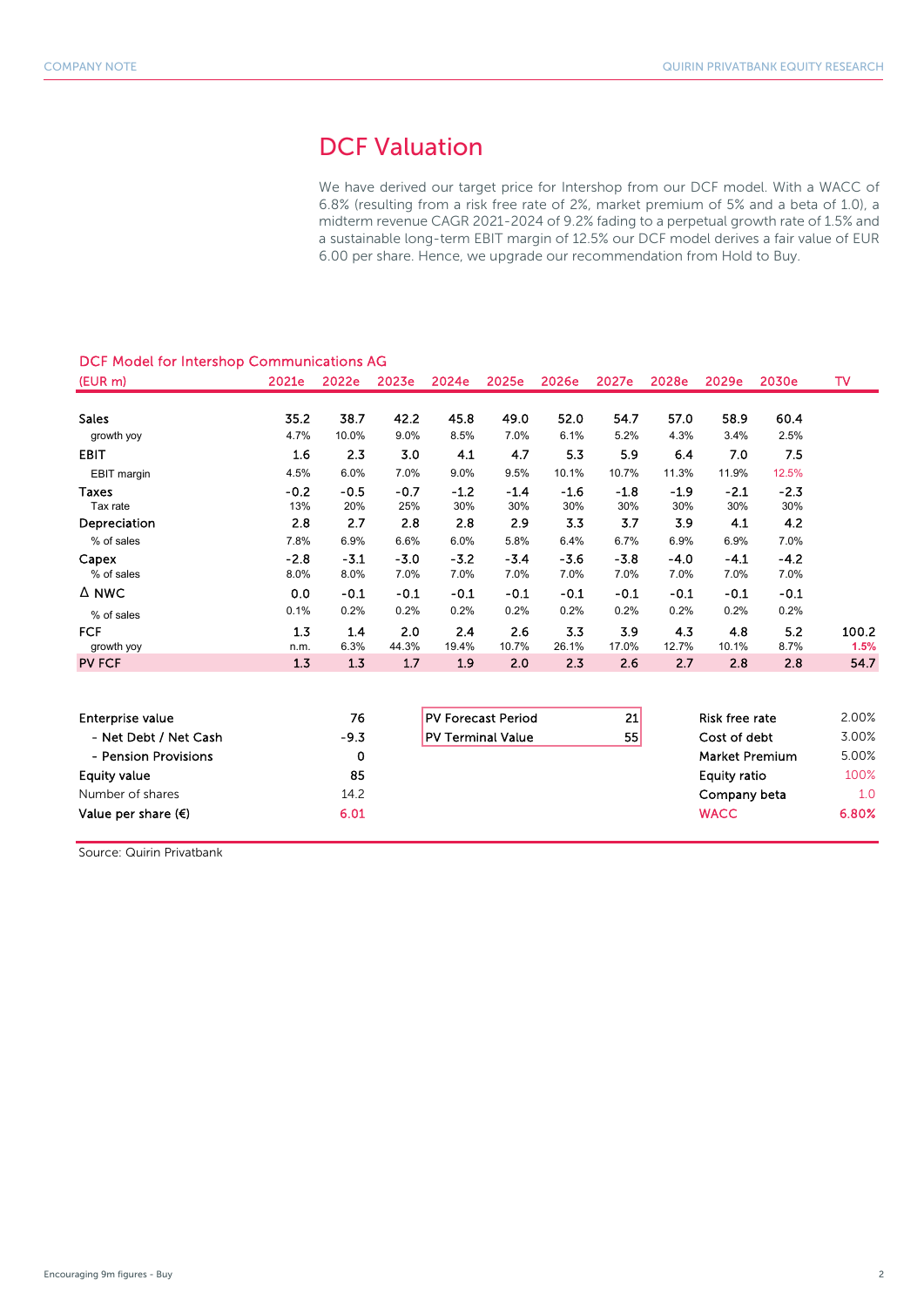#### Profit & loss statement

| Profit & loss statement (EUR m)                   | 2019     | <b>YOY</b> | 2020    | YOY       | 2021e   | <b>YOY</b> | 2022e   | <b>YOY</b> | 2023e   | <b>YOY</b> |
|---------------------------------------------------|----------|------------|---------|-----------|---------|------------|---------|------------|---------|------------|
| Sales                                             | 31.6     | n.a.       | 33.6    | 6.3%      | 35.2    | 4.7%       | 38.7    | 10.0%      | 42.2    | 9.0%       |
| Cost of sales                                     | $-20.6$  |            | $-17.9$ |           | $-18.8$ |            | $-20.7$ |            | $-22.5$ |            |
| Gross profit                                      | 11.1     |            | 15.7    |           | 16.4    |            | 18.0    |            | 19.7    |            |
| Selling expenses                                  | $-8.8$   |            | $-7.7$  |           | $-7.9$  |            | $-8.5$  |            | $-9.0$  |            |
| General administrative expenses                   | $-3.4$   |            | $-3.1$  |           | $-3.3$  |            | $-3.6$  |            | $-3.9$  |            |
| Research and development costs                    | $-4.6$   |            | $-3.8$  |           | $-4.0$  |            | $-4.4$  |            | $-4.7$  |            |
| Other operating income                            | 0.3      |            | 0.5     |           | 0.8     |            | 1.3     |            | 1.6     |            |
| Other operating expenses                          | $-1.1$   |            | $-0.5$  |           | $-0.5$  |            | $-0.5$  |            | $-0.6$  |            |
| <b>EBITDA</b>                                     | $-2.3$   | n.a.       | 4.5     | $-292.3%$ | 4.3     | $-2.7%$    | 5.0     | 15.3%      | 5.7     | 14.7%      |
| EBITDA margin (%)                                 | $-7.35$  |            | 13.30   |           | 12.35   |            | 12.95   |            | 13.62   |            |
| <b>EBIT</b>                                       | $-6.5$   | n.a.       | 1.0     | $-116.1%$ | 1.6     | 51.7%      | 2.3     | 46.7%      | 3.0     | 27.2 %     |
| EBIT margin (%)                                   | $-20.46$ |            | 3.11    |           | 4.50    |            | 6.00    |            | 7.00    |            |
| Net interest                                      | $-0.2$   |            | $-0.1$  |           | $-0.2$  |            | $-0.2$  |            | $-0.2$  |            |
| Net financial result                              | $-0.2$   |            | $-0.1$  |           | $-0.2$  |            | $-0.2$  |            | $-0.2$  |            |
| Exceptional items                                 | 0.0      |            | 0.0     |           | 0.0     |            | 0.0     |            | 0.0     |            |
| Pretax profit                                     | $-6.6$   | n.a.       | 0.9     | $-113.6%$ | 1.4     | 52.3%      | 2.1     | 53.8%      | 2.7     | 29.9%      |
| Pretax margin (%)                                 | $-20.97$ |            | 2.68    |           | 3.90    |            | 5.46    |            | 6.50    |            |
| Taxes                                             | $-0.1$   |            | $-0.1$  |           | $-0.2$  |            | $-0.4$  |            | $-0.7$  |            |
| Tax rate (%)                                      | $-2.17$  |            | 12.08   |           | 13.00   |            | 20.00   |            | 25.00   |            |
| Earnings after taxes                              | $-6.8$   |            | 0.8     |           | 1.2     |            | 1.7     |            | 2.1     |            |
| Group attributable income                         | $-6.6$   | n.a.       | 0.7     | $-111.0%$ | 1.2     | 63.7%      | 1.7     | 41.4 %     | 2.1     | 21.8%      |
| No. of shares (m)                                 | 13.4     |            | 14.2    |           | 14.2    |            | 14.2    |            | 14.2    |            |
| Earnings per share (EUR)                          | $-0.49$  | n.a.       | 0.05    | $-110.4%$ | 0.08    | 63.7%      | 0.12    | 41.4 %     | 0.15    | 21.8%      |
| Source: Company data, Quirin Privatbank estimates |          |            |         |           |         |            |         |            |         |            |

npany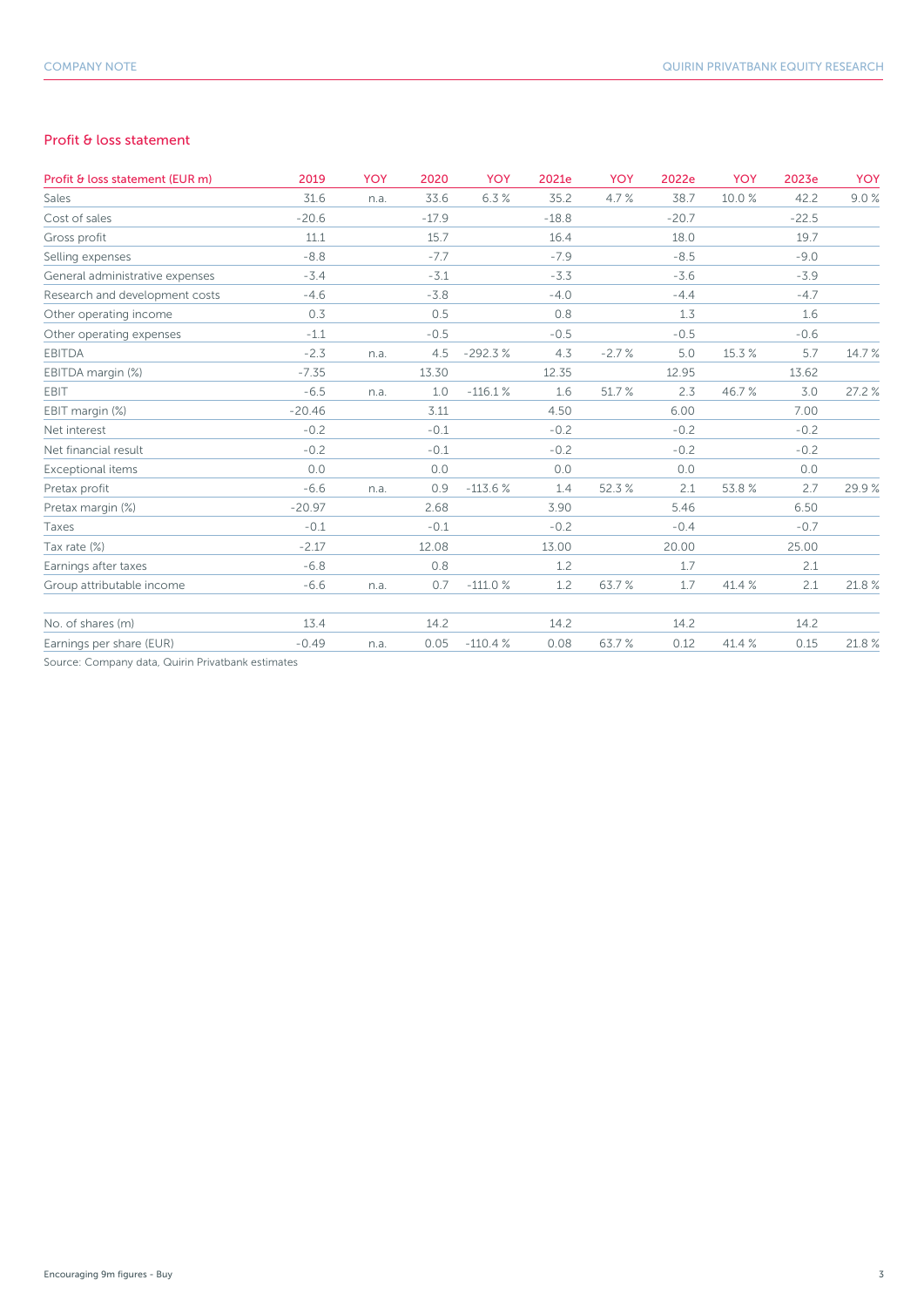#### Balance sheet

| <b>Balance sheet (EUR m)</b>          | 2019    | YOY  | 2020   | YOY      | 2021e | <b>YOY</b> | 2022e | <b>YOY</b> | 2023e | YOY    |
|---------------------------------------|---------|------|--------|----------|-------|------------|-------|------------|-------|--------|
| Assets                                |         |      |        |          |       |            |       |            |       |        |
| Cash and cash equivalents             | 7.7     |      | 11.6   |          | 13.0  |            | 14.9  |            | 17.4  |        |
| Accounts receivables                  | 5.5     |      | 3.9    |          | 4.1   |            | 4.5   |            | 4.9   |        |
| Inventories                           | 1.4     |      | 1.0    |          | 1.1   |            | 1.2   |            | 1.3   |        |
| Other current assets                  | 0.0     |      | 0.0    |          | 0.0   |            | 0.0   |            | 0.0   |        |
| Tax claims                            | 0.1     |      | 0.1    |          | 0.1   |            | 0.1   |            | 0.1   |        |
| Total current assets                  | 14.6    | n.a. | 16.5   | 13.0%    | 18.2  | 9.9%       | 20.5  | 13.1%      | 23.5  | 14.6 % |
| <b>Fixed assets</b>                   | 0.6     |      | 0.5    |          | 0.6   |            | 1.0   |            | 1.2   |        |
| Goodwill                              | 4.5     |      | 5.9    |          | 5.9   |            | 5.9   |            | 5.9   |        |
| Other intangible assets               | 5.4     |      | 4.5    |          | 4.5   |            | 4.5   |            | 4.5   |        |
| Financial assets                      | 0.0     |      | 0.0    |          | 0.0   |            | 0.0   |            | 0.0   |        |
| Deferred taxes                        | 0.1     |      | 0.1    |          | 0.1   |            | 0.1   |            | 0.1   |        |
| Other fixed assets                    | 2.4     |      | 1.8    |          | 1.8   |            | 1.8   |            | 1.8   |        |
| <b>Total fixed assets</b>             | 13.0    | n.a. | 12.8   | $-1.3%$  | 12.9  | 0.4%       | 13.3  | 3.2%       | 13.5  | 1.2%   |
| Total assets                          | 27.6    | n.a. | 29.4   | 6.3%     | 31.1  | 5.8%       | 33.8  | 9.0%       | 37.0  | 9.3%   |
| Equity & Liabilities                  |         |      |        |          |       |            |       |            |       |        |
| Subscribed capital                    | 42.6    |      | 14.2   |          | 14.2  |            | 14.2  |            | 14.2  |        |
| Reserves & other                      | 1.1     |      | 2.6    |          | 2.6   |            | 2.6   |            | 2.6   |        |
| Revenue reserves                      | $-27.9$ |      | $-0.2$ |          | 1.0   |            | 2.7   |            | 4.7   |        |
| Accumulated other comprehensive       | 0.0     |      | 0.0    |          | 0.0   |            | 0.0   |            | 0.0   |        |
| Shareholder's equity                  | 15.7    | n.a. | 16.5   | 5.1%     | 17.7  | 7.2%       | 19.4  | 9.5%       | 21.5  | 10.6%  |
| Minorities                            | 0.0     |      | 0.0    |          | 0.0   |            | 0.0   |            | 0.0   |        |
| Shareholder's equity incl. minorities | 15.7    | n.a. | 16.5   | 5.1%     | 17.7  | 7.2%       | 19.4  | 9.5%       | 21.5  | 10.6%  |
| Long-term liabilities                 |         |      |        |          |       |            |       |            |       |        |
| Pension provisions                    | 0.0     |      | 0.0    |          | 0.0   |            | 0.0   |            | 0.0   |        |
| <b>Financial liabilities</b>          | 0.3     |      | 0.8    |          | 0.8   |            | 0.8   |            | 0.8   |        |
| Tax liabilities                       | 0.1     |      | 0.0    |          | 0.0   |            | 0.0   |            | 0.0   |        |
| Other liabilities                     | 0.2     |      | 3.0    |          | 3.2   |            | 3.5   |            | 3.8   |        |
| Total long-term debt                  | 0.5     | n.a. | 3.9    | 646.8%   | 4.0   | 3.8%       | 4.3   | 8.0%       | 4.7   | 7.3%   |
| Short-term debt                       |         |      |        |          |       |            |       |            |       |        |
| Other provisions                      | 0.4     |      | 0.3    |          | 0.3   |            | 0.3   |            | 0.4   |        |
| Trade payables                        | 1.7     |      | 1.5    |          | 1.6   |            | 1.7   |            | 1.9   |        |
| Financial debt                        | 1.3     |      | 1.5    |          | 1.5   |            | 1.5   |            | 1.5   |        |
| Other liabilities                     | 4.7     |      | 3.0    |          | 3.2   |            | 3.5   |            | 3.8   |        |
| Total short-term debt                 | 8.1     | n.a. | 6.3    | $-22.4%$ | 6.5   | 3.6%       | 7.0   | 7.7%       | 7.5   | 7.1%   |
| Total equity & liabilities            | 27.6    | n.a. | 29.4   | 6.3%     | 31.1  | 5.8%       | 33.8  | 9.0%       | 37.0  | 9.3%   |

Source: Company data, Quirin Privatbank estimates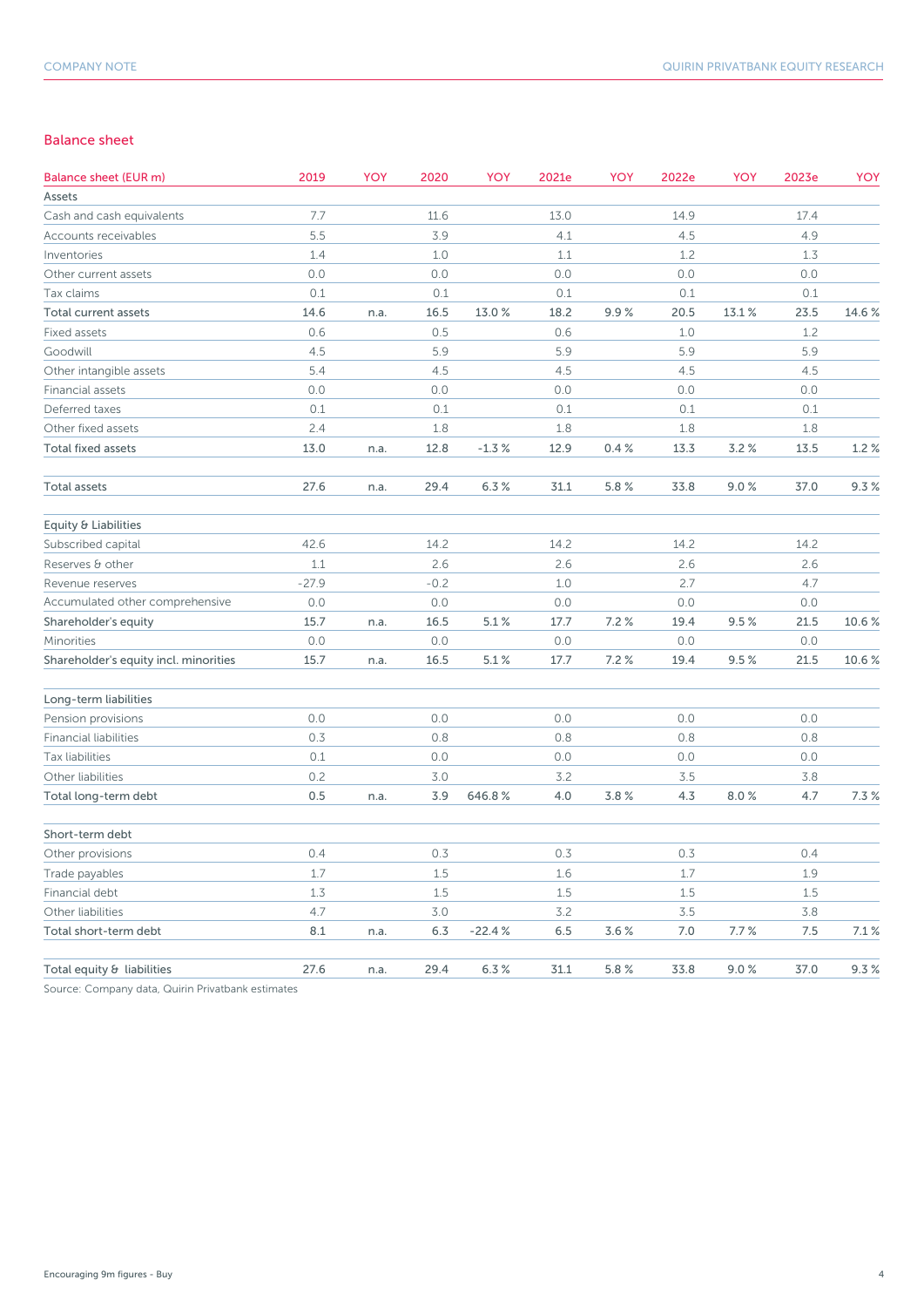### Financial key ratios

| <b>Key ratios</b>          | 2019    | 2020     | 2021e   | 2022e   | 2023e   |
|----------------------------|---------|----------|---------|---------|---------|
| Per share data (EUR)       |         |          |         |         |         |
| <b>EPS</b>                 | $-0.49$ | 0.05     | 0.08    | 0.12    | 0.15    |
| Book value per share       | 1.2     | 1.2      | 1.2     | 1.4     | 1.5     |
| Free cash flow per share   | $-0.3$  | 0.2      | 0.1     | 0.1     | 0.2     |
| Dividend per share         | 0.00    | 0.00     | 0.00    | 0.00    | 0.00    |
| Valuation ratios           |         |          |         |         |         |
| EV/Sales                   | 0.26    | 1.05     | 1.74    | 1.54    | 1.35    |
| EV/EBITDA                  | $-3.5$  | 7.9      | 14.1    | 11.9    | 9.9     |
| EV/EBIT                    | $-1.3$  | 33.8     | 38.8    | 25.6    | 19.3    |
| $\mathsf{P}/\mathsf{E}$    | $-10.3$ | 98.8     | 60.3    | 42.7    | 35.0    |
| P/B                        | 4.3     | 4.4      | 4.1     | $3.7$   | 3.4     |
| Dividend yield (%)         | 0.0     | 0.0      | 0.0     | 0.0     | 0.0     |
| Growth                     |         |          |         |         |         |
| Sales growth (%)           | n.a.    | 6.3      | 4.7     | 10.0    | 9.0     |
| EBITDA growth (%)          | n.a.    | $-292.3$ | $-2.7$  | 15.3    | 14.7    |
| EBIT growth (%)            | n.a.    | $-116.1$ | 51.7    | 46.7    | 27.2    |
| EPS growth (%)             | n.a.    | $-110.4$ | 63.7    | 41.4    | 21.8    |
| Profitability ratios       |         |          |         |         |         |
| EBITDA margin (%)          | $-7.3$  | 13.3     | 12.3    | 12.9    | 13.6    |
| EBIT margin (%)            | $-20.5$ | $3.1$    | 4.5     | 6.0     | 7.0     |
| Net margin (%)             | $-21.0$ | 2.2      | 3.4     | 4.4     | 4.9     |
| ROCE (%)                   | $-33.2$ | 4.5      | 6.5     | 8.7     | 10.0    |
| <b>Financial ratios</b>    |         |          |         |         |         |
| Total equity (EUR m)       | 15.7    | 16.5     | 17.7    | 19.4    | 21.5    |
| Equity ratio (%)           | 56.9    | 56.3     | 57.1    | 57.4    | 58.1    |
| Net financial debt (EUR m) | $-6.2$  | $-9.3$   | $-10.7$ | $-12.6$ | $-15.1$ |
| Net debt/Equity            | 0.6     | 0.6      | 0.6     | 0.6     | 0.6     |
| Interest cover             | 36.8    | $-7.3$   | $-7.5$  | $-11.0$ | $-14.0$ |
| Net debt/EBITDA            | 2.7     | $-2.1$   | $-2.5$  | $-2.5$  | $-2.6$  |
| Payout ratio (%)           | $0.0$   | $0.0$    | $0.0$   | $0.0\,$ | 0.0     |
| Working Capital (EUR m)    | 1.9     | 0.8      | $0.8$   | 0.9     | $1.0$   |
| Working capital/Sales      | 0.06    | 0.02     | 0.02    | 0.02    | 0.02    |

Source: Company data, Quirin Privatbank estimates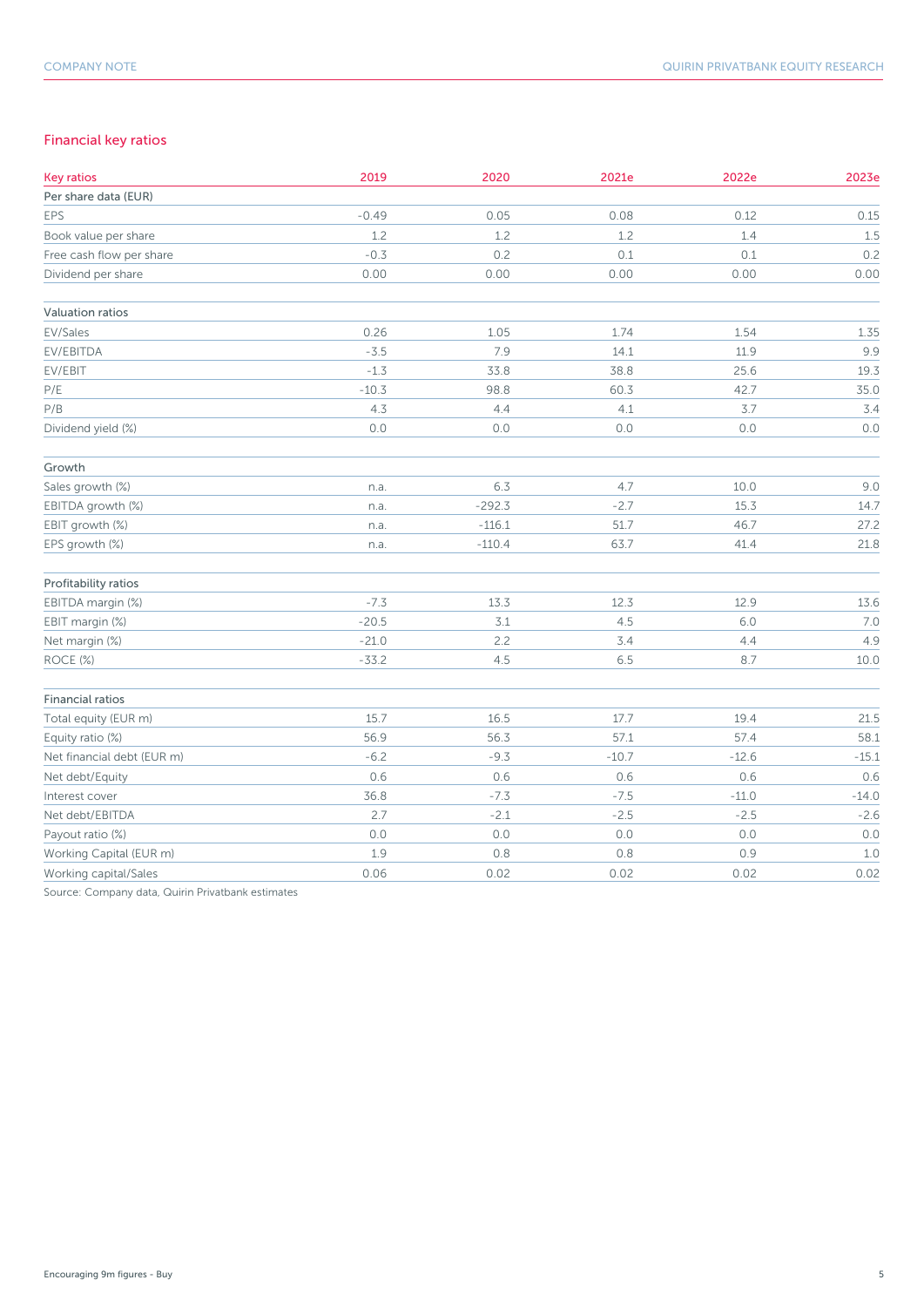## Legal Disclaimer

This report was completed 22/10/2021 17:14 CEST (Delegierte Verordnung 2016/958, Artikel 3 Absatz 1e)

This document has been prepared by Quirin Privatbank AG (hereinafter referred to as "the Bank"). This document does not claim completeness regarding all the information on the stocks, stock markets or developments referred to in it. On no account should the document be regarded as a substitute for the recipient procuring information for himself/herself or exercising his/her own judgments.

The document has been produced for information purposes for institutional clients or market professionals. Private customers, into whose possession this document comes, should discuss possible investment decisions with their customer service officer as differing views and opinions may exist with regard to the stocks referred to in this document.

This document is not a solicitation or an offer to buy or sell the mentioned stock.

The document may include certain descriptions, statements, estimates, and conclusions underlining potential market and company development. These reflect assumptions, which may turn out to be incorrect. The Bank and/or its employees accept no liability whatsoever for any direct or consequential loss or damages of any kind arising out of the use of this document or any part of its content.

Any forecasts or price targets shown for companies discussed in this document may not be achieved due to multiple risk factors including without limitation market volatility, sector volatility, corporate actions, the unavailability of complete and accurate information. For investments in foreign markets and instruments there are further risks, generally based on changes in economic and political environment, changes in financial conditions of the relevant company, on exchange rate changes, etc.

The Bank and/or its employees may hold, buy or sell positions in any securities mentioned in this document, derivatives thereon or related financial products. The Bank and/or its employees may underwrite issues for any securities mentioned in this document, derivatives thereon or related financial products or seek to perform capital market or underwriting services.

The Bank reserves all the rights in this document.

The preparation of this document is subject to regulation by German Law.

Remarks regarding to U.K. clients: Distribution of this material in the U.K.is governed by the FSA Rules. This Report is intended only for distribution to Professional Clients or Eligible Counterparties (as defined under the rules of the FSA) and is not directed at Retail Clients (as defined under the rules of the FSA).

#### Disclosures in respect of section 85 of the German Securities Trading Act, the market abuse regulation and the Commission Delegated Regulation (EU) 2016/958

Section 85 of the German Securities Trading Act in combination with the European regulations requires an enterprise preparing a securities analyses to point possible conflicts of interest with respect to the company that is the subject of the analyses. Catalogue of potential conflicts of interest:

- 1. The Bank and/or its affiliate(s) own a net long or short position exceeding the threshold of 0,5% of the total issued share capital of the company that is the subject of the Research Document, calculated in accordance with Article 3 of regulation (EU) No 236/2012 and with Chapter III and IV of Commission Delegated Regulation (EU) No 918/2012
- 2. The company that is the subject of the Research Document owns 5% or more in the total issued share capital of the Bank and/or its affiliate(s)
- 3. The Bank and/or its affiliate(s) was Lead Manager or Co-Lead Manager over the previous 12 months of a public offering of analyzed company
- 4. The Bank and/or its affiliate(s) act as Market Maker or Designated Sponsor for the analyzed company
- 5. The Bank and/or its affiliate(s) over the previous 12 months has been providing investment banking services for the analyzed company for which a compensation has been or will be paid
- 6. The responsible analyst named in this report disclosed a draft of the analysis set forth in this Research Document to the company that is the subject of this Research Document for fact reviewing purposes and changes were made to this Research Document before publication
- 7. The Bank and/or its affiliate(s) effected an agreement with the analyzed company for the preparation of the financial analysis
- 8. The Bank and/or its affiliate(s) holds a trading position in shares of the analyzed company
- 9. The Bank and/or its affiliate(s) has other important financial interests in relation to the analyzed company

In relation to the security or financial instrument discussed in this analyses the following possible conflict of interest exists: (7)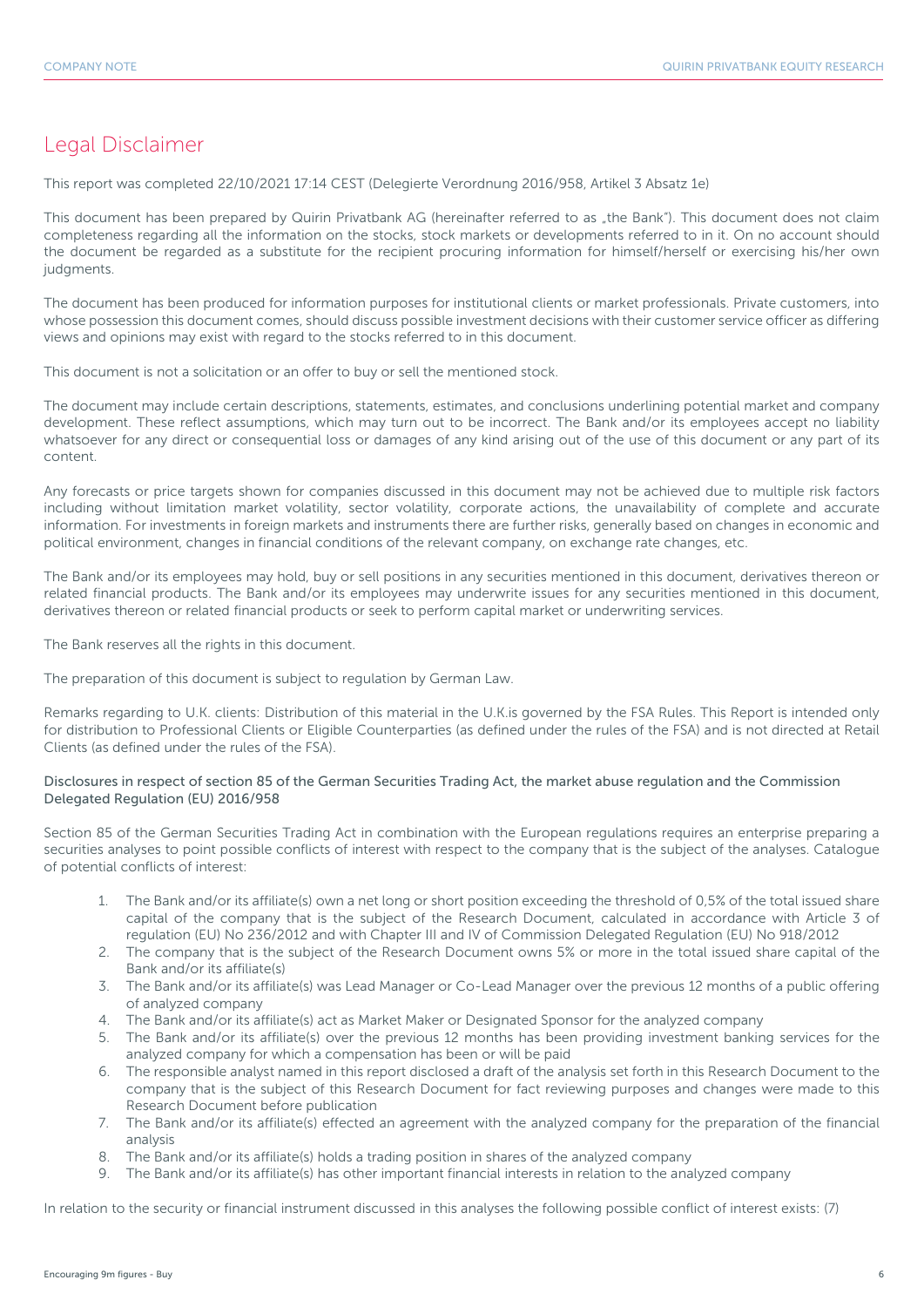The Bank have set up effective organizational administrative arrangements to prevent and avoid possible conflicts of interest and, where applicable, to disclose them. The Quirin research analysts involved in issuing research reports operate independently of Quirin Investment Banking business. Information barriers and procedures are in place between the research analysts and staff involved in securities trading for the account of Quirin or clients to ensure the price sensitive information is treated according to applicable laws and regulations.

The valuation underlying the rating of the company analyzed in this report is based on generally accepted and widely used methods of fundamental valuation, such as the DCF model, Free Cash Flow Value Potential, peer group comparison and – where applicable – a sum-of-the-parts model.

We do not commit ourselves in advance to whether and in which intervals an update is made. The document and the recommendation and the estimations contained therein are not linked – whether directly or indirectly – to the compensation of the analyst responsible for the document.

All share prices given in this equity analysis are closing prices from the last trading day before the publication date stated, unless another point in time is explicitly stated.

The rating in this report are based on the analyst´s expectation of the absolute change in stock price over a period of 6 to 12 months and reflect the analyst<sup>'</sup>s view of the potential for change in stock price as a percentage. The BUY and SELL ratings reflect the analyst's expected high change in the value of the stock.

The levels of change expressed in each rating categories are:

 $BUY > +10%$ 

 $HOLD \le -10\%$  and  $\le +10\%$ 

 $SFII > -10%$ 

#### Analyst certification

Sebastian Droste, financial analyst, hereby certifies that all of the views expressed in this report accurately reflect my personal views about any and all of the subject securities or issuers discussed herein. In addition, I hereby certify that no part of my compensation was, is, or will be, directly or indirectly related to the specific recommendations or views expressed in this research report, nor is it tied to any specific investment banking transaction performed by the Bank or its affiliates.

#### Price and Rating History (last 12 months)

| Date       | Price target-EUR | Rating | Initiation |
|------------|------------------|--------|------------|
| 22 10 2021 | 6.01             | Buy    |            |
| 17.03.2021 | 4.57             | Hold   |            |
| 22 10 2020 | 3.35             | Hold   | 11 12 2018 |

Bank distribution of ratings and in proportion to investment banking services can be found on the internet at the following address:

#### https://www.quirinprivatbank.de/kapitalmarktgeschaeft/institutionelles-research

Bank disclosures, conflict of interest on complete list of financial analysis on the last 12 month can be found on the internet at the following address:

#### https://research.quirinprivatbank.de/content/disclosures

#### Competent supervisory authority

Bundesanstalt für Finanzdienstleistungsaufsicht - BaFin – (Federal Financial Supervisory Authority), Graurheindorfer Str. 108 , 53117 Bonn

#### Contact Quirin Privatbank AG Frankfurt am Main

Schillerhaus / Schillerstraße 20 / 60313 Frankfurt am Main

Management Board: Karl Matthäus Schmidt • Johannes Eismann •